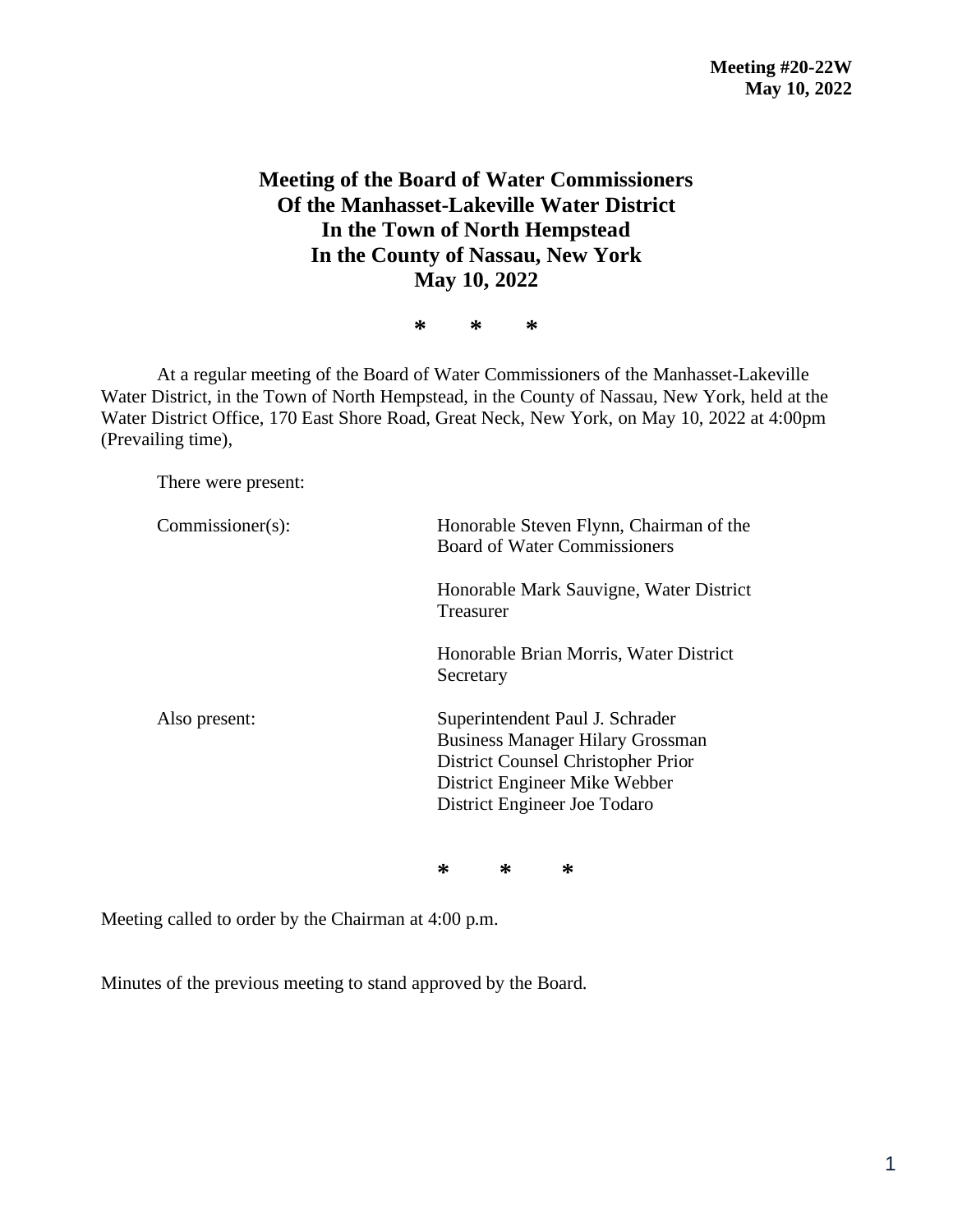Superintendent Schrader provided documentation with the activities of the Water District for the current week. General discussions were held relating to the operation of the District as follows. Discussions were held on each project.

| <b>Munsey Tank</b>              | Village of Flower Hill subdivision application next.                          |  |  |
|---------------------------------|-------------------------------------------------------------------------------|--|--|
| Vepo Crossconnex                | 829 tests YTD                                                                 |  |  |
| Shelter Rock #1 and #2          | Award notice sent to Wire to Water.                                           |  |  |
| Searingtown                     | GAC vessels on order from TIGG.                                               |  |  |
| 251 Searingtown (Toll Bros)     | Letter requesting additional funding. Bid date was April 19, 2022. 45 days on |  |  |
|                                 | June 4, 2022.                                                                 |  |  |
| <b>IU Willets</b>               | Waiting on POC/IOC/PFAS sample results. Bacti samples all good.               |  |  |
| T-Mobile                        | Latest draft was acceptable. Allows for coatings inspection.                  |  |  |
| <b>Continental Water Main</b>   | Araz to file for permit? Change Order?                                        |  |  |
| <b>Eden Well Rehabilitation</b> | Pump Installed, waiting on the electrical hookup.                             |  |  |
| Spruce Pond Well                | Spruce Ponds easement discussions.                                            |  |  |
| Jayson, Nassau, & Tobin         | Engineering underway.                                                         |  |  |
| <b>Water Mains</b>              |                                                                               |  |  |
| <b>Water Servicer Trainee</b>   | Awaiting NCCSC approval applicant.                                            |  |  |
| <b>AWQR</b>                     | Mailed. Finishing up source water supplement.                                 |  |  |
| 2021 NYSDEC Conservation        | submitted April 28, 2022                                                      |  |  |
| Report                          |                                                                               |  |  |
| 1,4 Dioxane Litigation          | Depositions scheduled for May17, 2022                                         |  |  |
| <b>Sensus Customer Portal</b>   | Launched with AWQR. 48 users so far.                                          |  |  |
| Retirement Incentive            | Dental and Optical                                                            |  |  |
| <b>NCPD</b> Antennas            | Two new microwaves on rail, the new whips on top, one new panel on rail.      |  |  |
|                                 | <b>Engineering Fees?</b>                                                      |  |  |

Commissioner Flynn made a motion to go into an Executive Session at 4:10 pm. All in favor.

The adoption of the foregoing Resolution (#W105-22) was duly put to a vote on roll call, which resulted as follows:

Ayes: Commissioner Flynn, Commissioner Sauvigne, Commissioner Morris Nays: None

Commissioner Flynn made motion that the Board terminate the Executive Session and return to regular session at 5:30 pm. Potential Litigation. No action taken.

The adoption of the foregoing Resolution (#W106-22) was duly put to a vote on roll call, which resulted as follows:

Ayes: Commissioner Flynn, Commissioner Sauvigne, Commissioner Morris Nays: None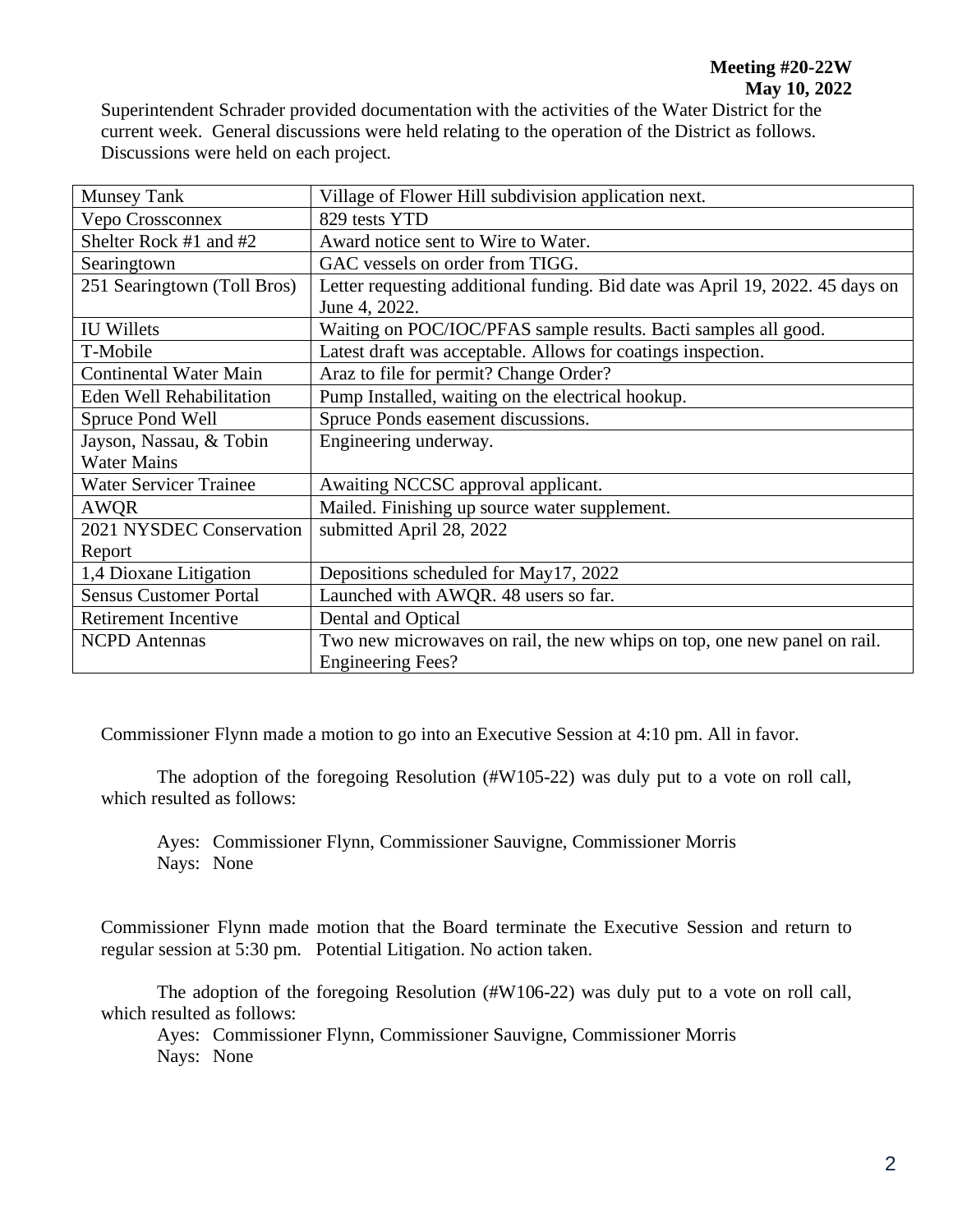## **Meeting #20-22W May 10, 2022 RESOLUTION OF THE MANHASSET-LAKEVILLE WATER DISTRICT RELATING TO APPROVAL OF EXPENDITURES**

Commissioner Morris proposed the following motion, seconded by Commissioner Sauvigne

WHEREAS, the purchase of goods and services identified and presented to the Board of Commissioners this date, 5/10/2022 have been found to be properly acknowledged as requested expenditures, according to the Procurement Policy of the Manhasset-Lakeville Water District,

NOW, THEREFORE, it is hereby

RESOLVED to approve purchase to the vendors identified on Board of Commissioners Expenditure Request form submitted to the Board by the Superintendent as follows:

| <b>VENDOR</b>                            | <b>DESCRIPTION</b>                                               | <b>AMOUNT</b> | <b>BUDGET</b><br><b>NUMBER</b> | <b>PURCHASE</b><br><b>SUPPORT</b> |
|------------------------------------------|------------------------------------------------------------------|---------------|--------------------------------|-----------------------------------|
| Stonytown Inc.                           | AWQR Edit, print, mailing                                        | \$8,370.00    | 8310.450.0                     | <b>PS</b>                         |
| <b>RW</b> Truck<br><b>Equipment Corp</b> | Truck 14, Dump, Cylinder<br>Hoist & Body prop holder<br>(safety) | \$5,562.00    | 8320.475.A                     | EP                                |
| Stonytown Inc.                           | <b>Bill Stuffer Edit and</b><br>Printing                         | \$1,429.00    | 8310.450.0                     | <b>PS</b>                         |
|                                          | TOT. AMT. REO.                                                   | \$15,361.00   |                                |                                   |

Approval of Expenditures:

The adoption of the foregoing Resolution (#W107-22) was duly put to a vote on roll call, which resulted as follows:

Ayes: Commissioner Flynn, Commissioner Sauvigne, Commissioner Morris Nays: None

## **RESOLUTION OF THE MANHASSET-LAKEVILLE WATER DISTRICT RELATING TO APPROVAL OF CHECKS ORGANIZATION NUMBER 1**

To the Treasurer:

 I certify that the vouchers on the submitted check register were audited by the Board of Commissioners of the Manhasset-Lakeville WATER District on 5/10/22 and are allowed in the amounts shown. You are hereby authorized and directed to pay to each of the claimants the amount indicated on the opposite of his name.

Commissioner Morris Date: 5/10/22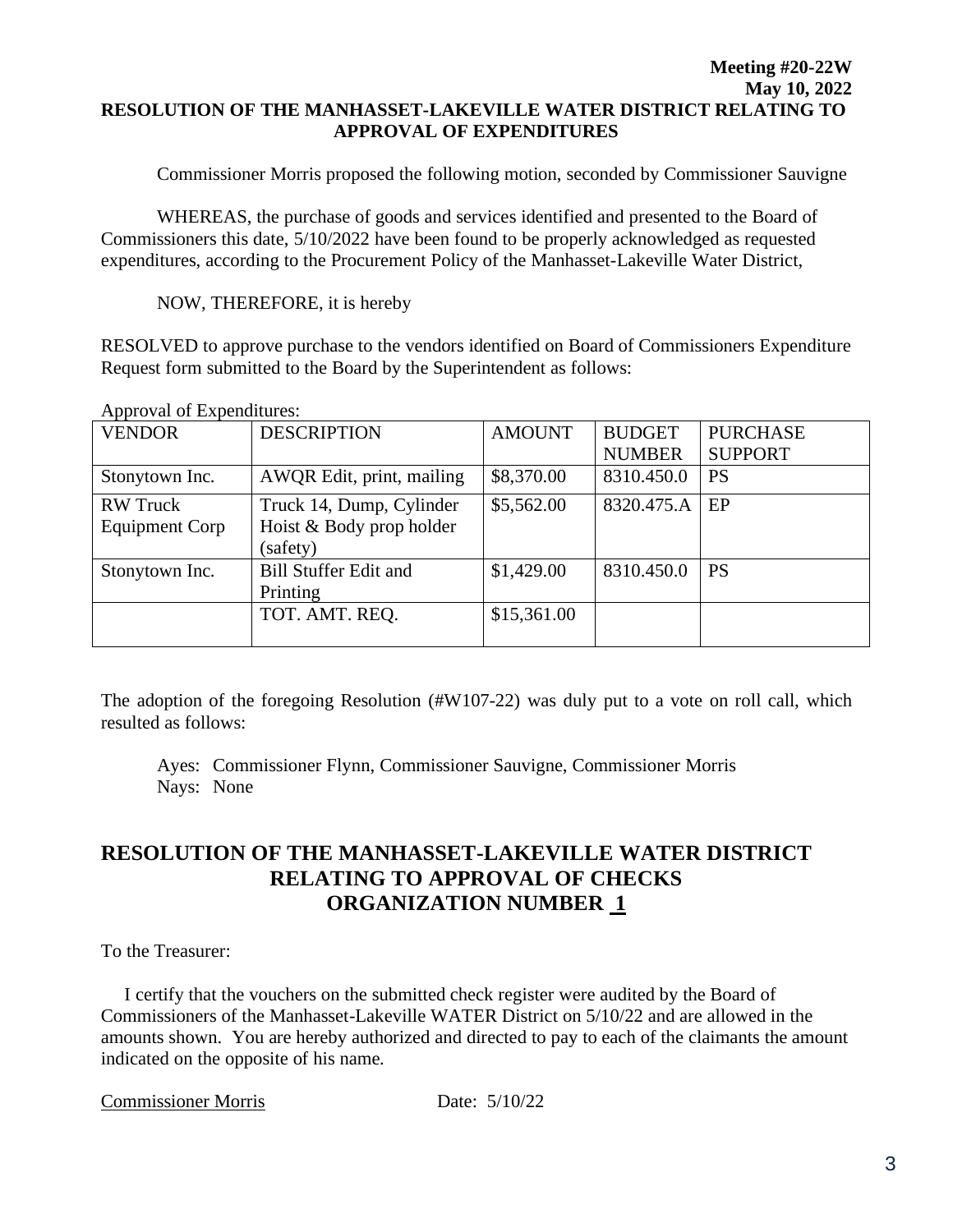Manhasset-Lakeville Water District

Commissioner Sauvigne proposed the following motion, seconded by Commissioner Flynn

 WHEREAS the purchases for goods and services identified and presented to the Board of Commissioners this date, 5/10/22, have been found to be properly acknowledged as received or due, and have been audited according to the tenets of Town Law §176 (4a) and in compliance with the Procurement Policy of the Manhasset-Lakeville WATER District and,

 WHEREAS, the audit of claims by the Board of Commissioners is a deliberate process to determine that the proposed payment is proper and just and satisfies the following criteria:

The proposed payment is for a valid and legal purpose.

The obligation was incurred by an authorized official.

The goods or commodities for which payment is claimed were actually rendered.

The obligation does not exceed the available appropriation.

The claim is in proper form; it is mathematically correct; it meets legal requirements; it does not include any charges for taxes from which the organization is exempt; it includes discounts to which the organization is entitled it does not include charges previously claimed and paid; and it is in agreement with an attached invoice.

NOW, THEREFORE, it is hereby

 RESOLVED to approve payment to the vendors identified on Check Number 11511 Thru Check Number 11549 this date.

 The adoption of the foregoing Resolution (#W108-22) was duly put to a vote on roll call, which resulted as follows:

Ayes: Commissioner Morris, Commissioner Sauvigne, Commissioner Flynn Nays: None

There was no board correspondence.

Meeting adjourned at 5:40 p.m. I hereby certify the aforementioned is a true and exact copy of the Minutes of Meeting held on May 10, 2022.

Brian Morris, Secretary

\_\_\_\_\_\_\_\_\_\_\_\_\_\_\_\_\_\_\_\_\_\_\_\_\_\_\_\_\_\_\_\_\_\_\_

:ap